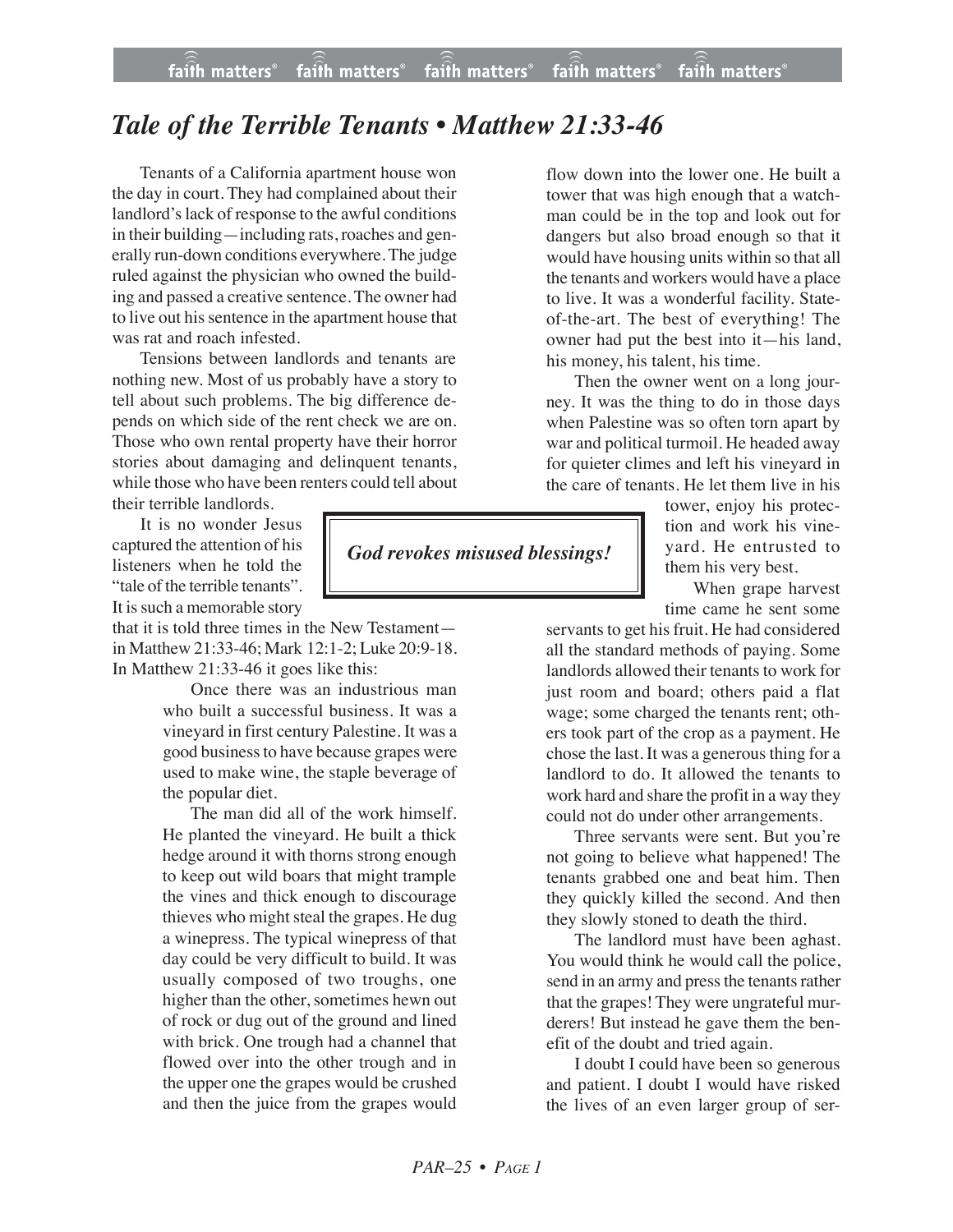vants. But, the owner did just that.

And the tenants did it again! This time they murdered every one! What was the matter with them anyway? Weren't they grateful to the landlord? Did they think they had built the business themselves, that they owned it outright? Or were they just so selfish that they wanted it all?

When the owner heard about it he thought it through and again gave them the benefit of the doubt. He decided that he would demonstrate his generosity and patience all the more. This time he would send his own son. He said to himself, "Surely they will respect my son."

Do you know what those terrible tenants did? They grabbed the owner's son, threw him outside the hedge and killed him. They killed the owner's son!

Let me ask you a question: When the owner of the vineyard comes, what will he do to those tenants? What do you think? What would you do?

Jesus asked the exact same question to the crowd who heard this story in the Temple courtyard that day. They said what most of you would say: *"He will bring those wretches to a wretched end and he will rent the vineyard to other tenants, who will give him his share of the crop at harvest time."*

As soon as they answered, Jesus did a strange thing. He quoted two verses from Psalm 118:22- 23 saying, "*The stone the builders rejected has become the capstone; the Lord has done this, and it is marvelous in our eyes*."

There were a lot of people standing around while Jesus was talking. They sensed that this was more than a clever little story. He was saying something far more than about the landlord and the tenants. They couldn't figure it out. There was an uncomfortable pause, and then Jesus spoke again saying, *"Therefore I tell you that the kingdom of God will be taken away from you and given to a people who will produce its fruit."*

Many of the people still couldn't figure out what Jesus meant. But some could! Around the corner at the Temple that day were some high level religious leaders, the chief priests and the Pharisees. They didn't like Jesus but they listened anyway, and they quickly figured out exactly what he was talking about! He was talking about Israel. Jesus was saying that the vineyard, the winepress, the hedge and the tower all represented Israel and the good things the nation enjoyed.

He was talking about God. Those chief priests and Pharisees clearly understood that this allegorytype parable had the landlord playing the role of God himself who gave all the good things to Israel.

He was talking about the prophets. Over the centuries God had sent prophets who were beaten and stoned and killed by the leaders of Israel.

He was talking about himself. Jesus was telling them that he was the Son whom God had finally sent as the last messenger to give them their last chance to repent and do right.

He was talking about them! The chief priests and Pharisees didn't like it but they knew he meant them when he talked about the terrible tenants. He was blaming them for killing the prophets and for rejecting Jesus! Verse 45 says, "They knew he was talking about them."

Yes, the chief priests and Pharisees figured it all out. And they were angry! They were so upset they wanted to arrest him right there on the spot. And they would have except it wasn't politically expedient. You see, the ordinary people (many of whom hadn't figured out the parable yet) thought Jesus was a real prophet from God. They couldn't arrest a real prophet lest the crowd turn against them. So, they had to sit tight for now and wait for a later opportunity.

Quite a parable! Quite a drama! All to tell them—and us—the message that God revokes misused blessings!

There are three approaches we may take as we think about this parable of the "tale of the terrible tenants". For example, we might approach the parable in terms of what Jesus said. Jesus was saying that God is generous. He made and owned everything in the vineyard that he readily shared with the tenants. So, we know that Jesus presented a generous God.

Jesus was also saying that God is patient. He did not strike back when his servants were beaten and killed. The landlord kept sending more and more of his representatives, hoping that the "next time" the tenants would respond differently.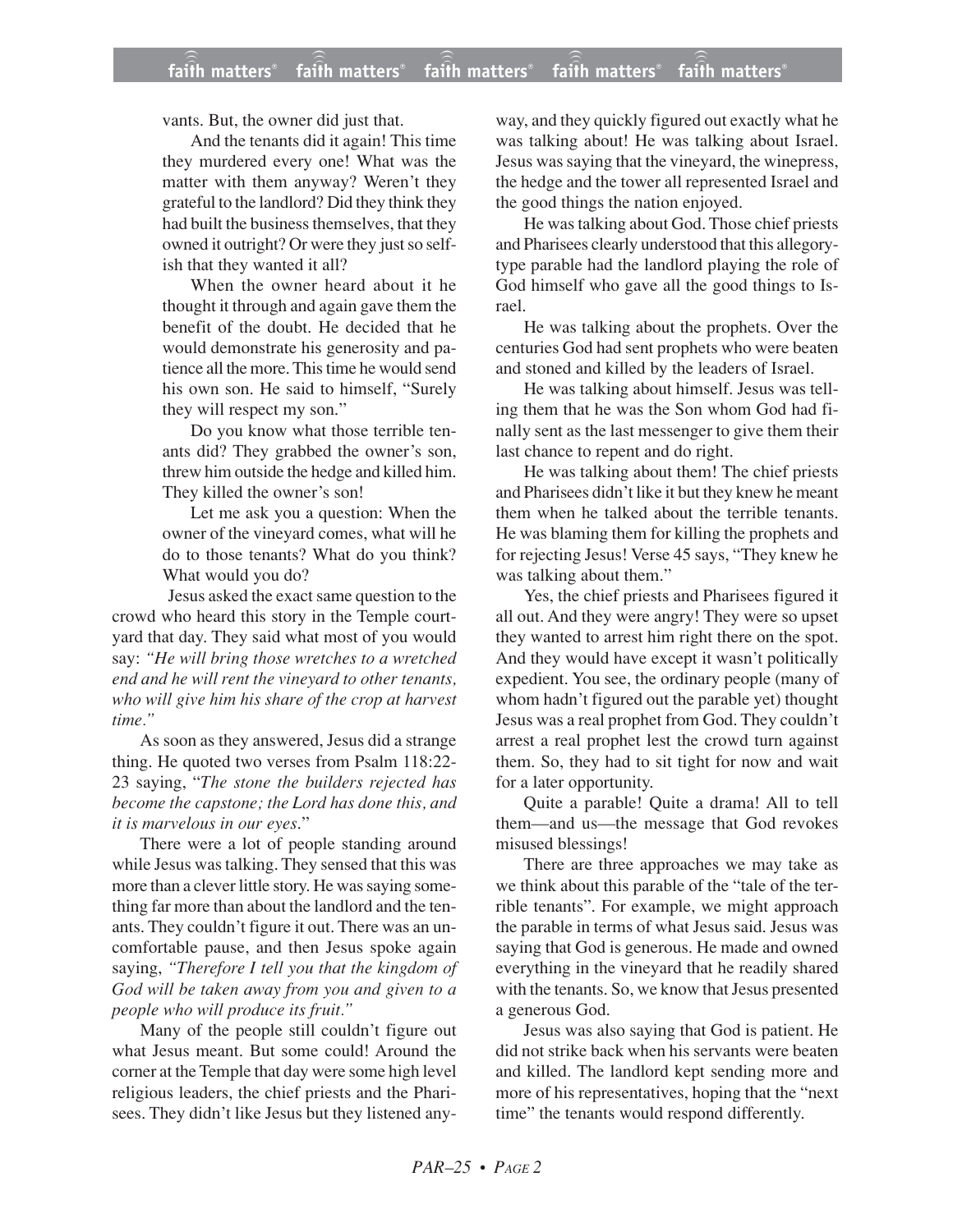## **faith matters® faith matters® faith matters® faith matters® faith matters®** ))) ))) ))) ))) )))

Jesus presented a patient God. That's good to know because it means he is patient with us. He keeps coming back even when we reject him. He keeps sending even to those who keep rejecting.

And Jesus was saying that God is righteous. He does what is right even when others do what is wrong. But "right" requires judgment. Eventually the only right thing to do was to judge those terrible tenants. So, the time eventually comes when the landlord kicks them out and finds new tenants.

For Israel, it meant that the time was coming when God would take away the blessings and give them to someone else. And it happened. The nation of Israel is no longer the primary recipient of God's blessing and the primary tool for God's work. God revoked Israel's misused blessings and gave them to the church instead.

Jesus said a lot about God in this parable . . . a lot we need to hear. He said that God is generous. He said that God is patient. He said that God is righteous. But there is quite a different approach we might also take in terms of what the hearers heard, for you know well that there is often a great discrepancy between what someone says and what other people hear.

Those religious leaders, chief priests and Pharisees heard nothing of God's generosity, patience or righteousness. All they heard was that they were being accused. In this parable they readily recognized themselves. They knew they were being accused of killing the prophets. And they knew they were being blamed for rejecting the Son of God and wanting to kill Jesus.

In their defensiveness they missed a wonderful opportunity. Jesus was saying that this was their last chance. God had sent his Son as the landlord had sent his son—not primarily to judge but primarily to

reconcile. There would be no more chances, no more projects, no more patience. This was their last chance, but they didn't hear anything except that they were indicted.

The same thing happens to us. The preacher says, "God loves sinners!" and we miss that "God loves" and become defensive because we are called "sinners". We devote so much energy to all we have selectively heard that we miss all that has been said.

Indictment led to defensiveness and defensiveness led to the need to retaliate. They wanted to do just as the tenants in the parable had done. Instead of hearing the message they wanted to kill the messenger. They wanted to arrest Jesus and eventually to kill him.

The real reason for their retaliation was their self-centeredness. They could not begin to see all the generosity, patience and righteousness of God. Selfish like the tenants, these religious leaders so centered on themselves that they missed the message and dove deeper and deeper into their sins.

There is yet another approach that can be taken. The third approach is what *we* perceive. It is how this relates to *us*—you and me. In Matthew 21:45 we read, "*When the chief priests and the Pharisees heard Jesus' parables, they knew he was talking about them*." For this they ought to be commended. At least they knew they were the focus of the story, although the way they responded was opposite from the way they should have responded.

But, what about us? When we hear this parable of Jesus that was important enough to be repeated in three Gospels, do we perceive that he is speaking to us? Are we smart enough to take the parable personally? Do we see ourselves in the circumstances of these tenants who were so richly blessed? Do we recognize that all the good we have is from God, that he is generous and patient and righteous with us?

*…we miss that "God loves" and become defensive because we are called "sinners".*

Let me be very specific in application. I speak specifically to those of us who have grown up in Christian homes and in Bible-teaching churches. Do we take

our blessings for granted?

I know individuals who have had the best. They have been blessed with godly parents, Christian friends, solid churches, camps, schools and everything else. But they are unimpressed. They are as casual toward God and spiritual truth as the pagan on the street who has never owned or read